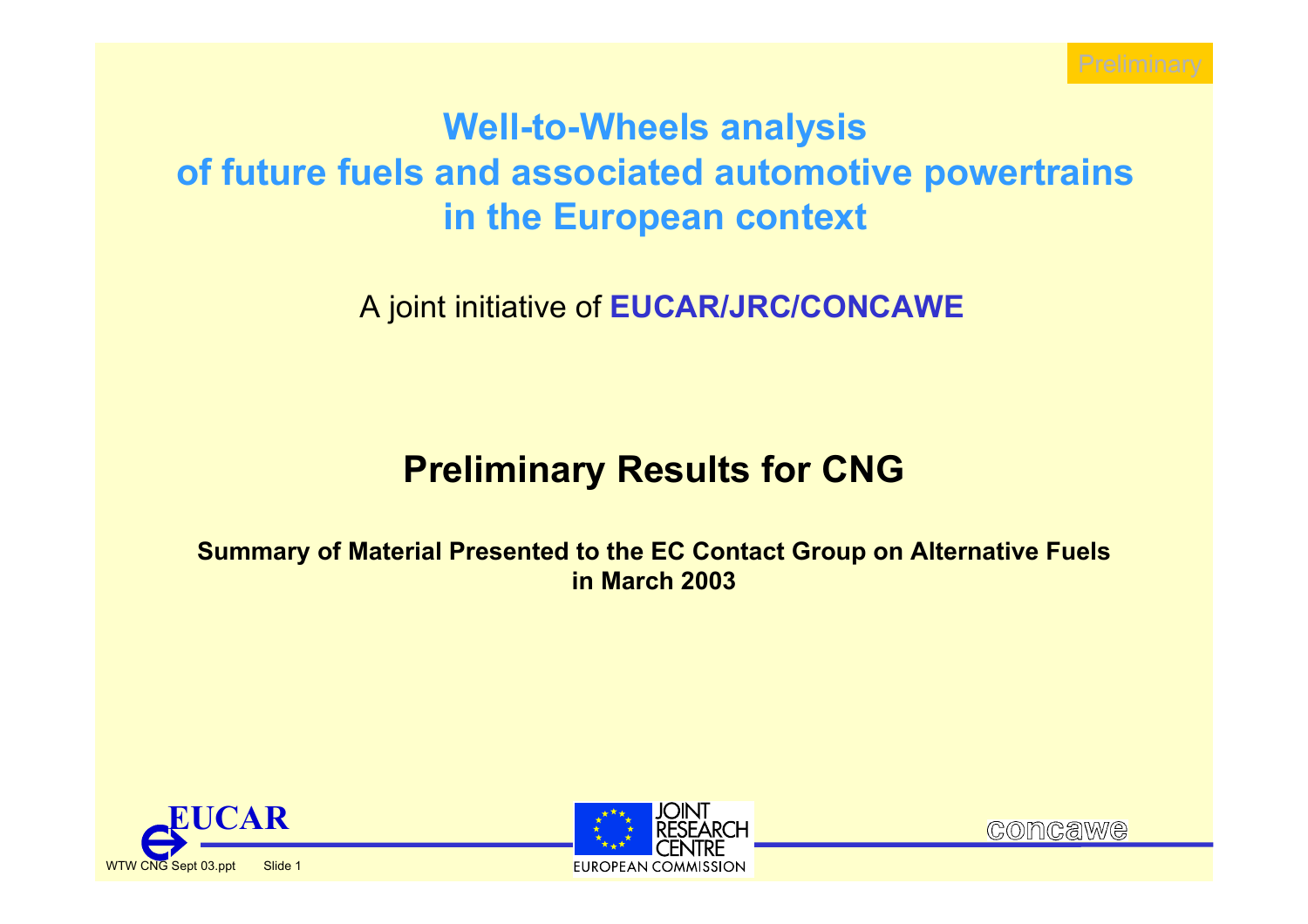

# **WELL-TO-TANK (CNG-2002)**





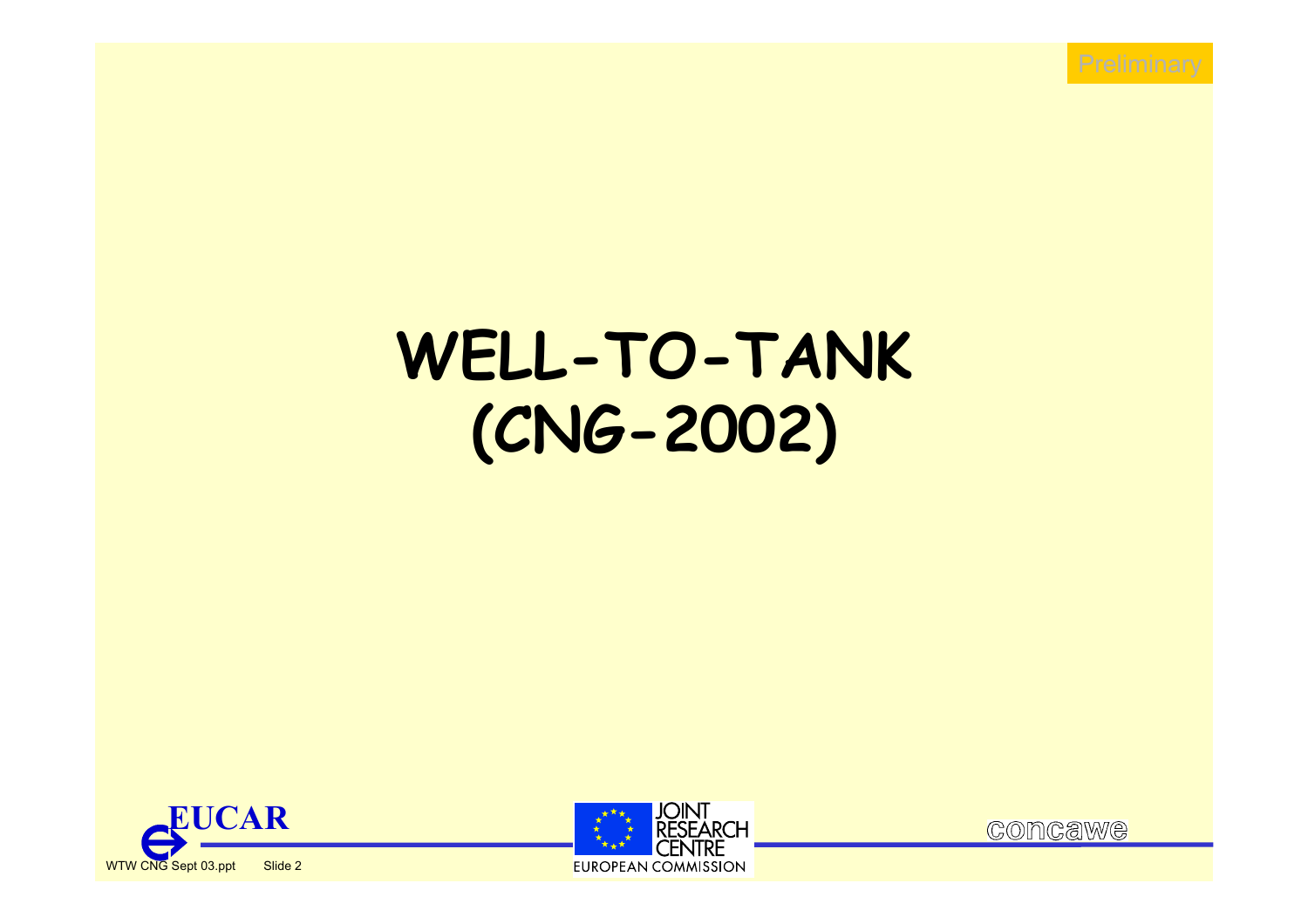

#### **Well-to-Tank analysis Conventional oil pathways**

- ¾ At the 2010-2020 horizon, alternative fuels will replace some fraction of the current conventional fuels market
	- $\Box$  The energy that can be saved and the GHG emissions that can be avoided therefore pertain to the MARGINAL production of conventional fuels
- ¾ Europe is short in diesel and long in gasoline: the "natural" balance between gasoline and middle distillates is stretched
	- **As a result, refinery production of** *marginal* **diesel is more energyintensive than that of** *marginal* **gasoline**

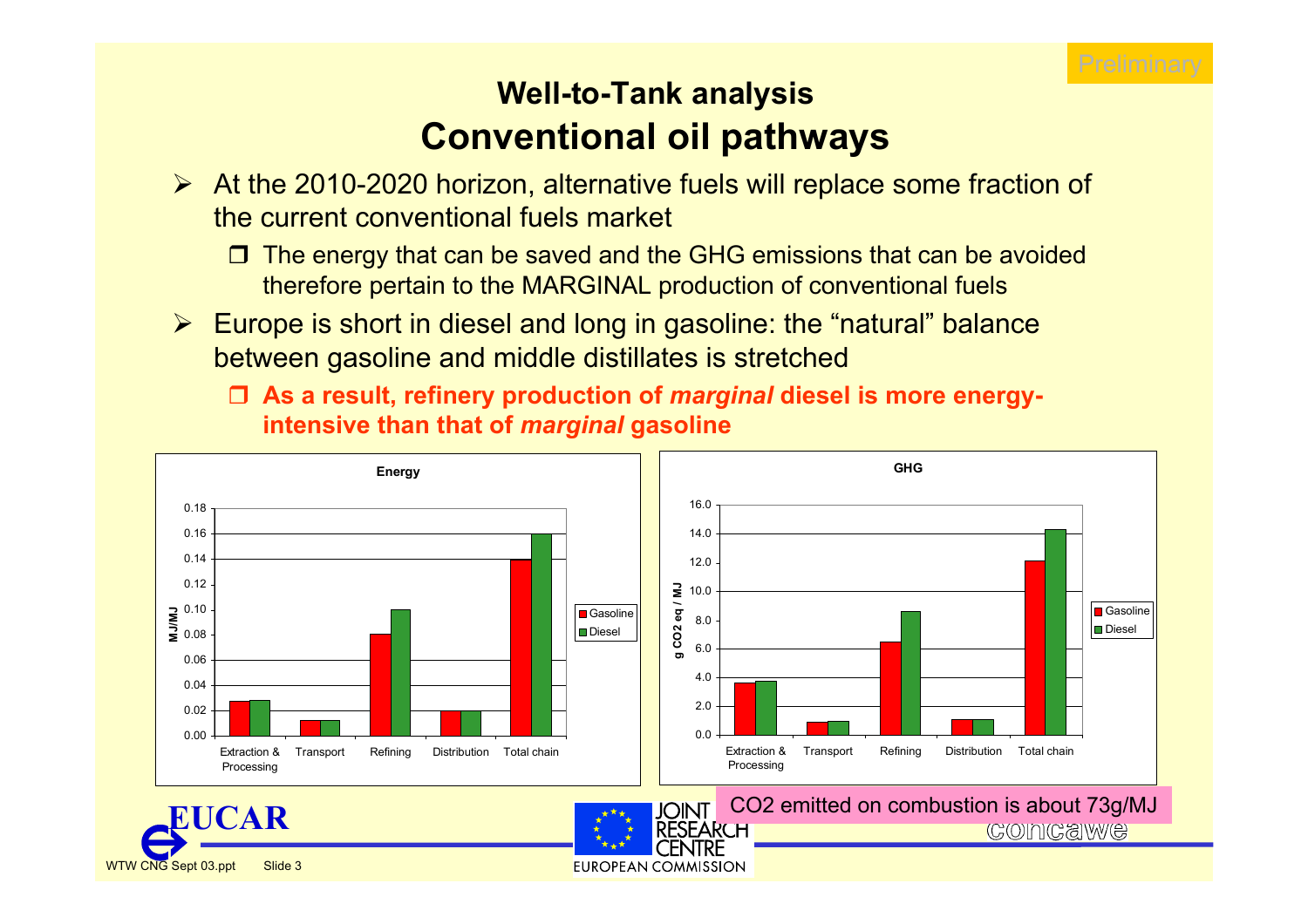

## **Well-to-Tank study: CNG pathways**

#### Pathways considered



**The EUmix case is included for reference only - marginal cases are more relevant**

#### **Natural gas grid pressures**

- Main trunk lines (HP) are typically between 40 and 60 bar
- Modern local distribution networks are at 4 bar<sub>gauge</sub> (base case)
- Actual available pressures can vary between 1 and 20 bargauge





**COMCAWE**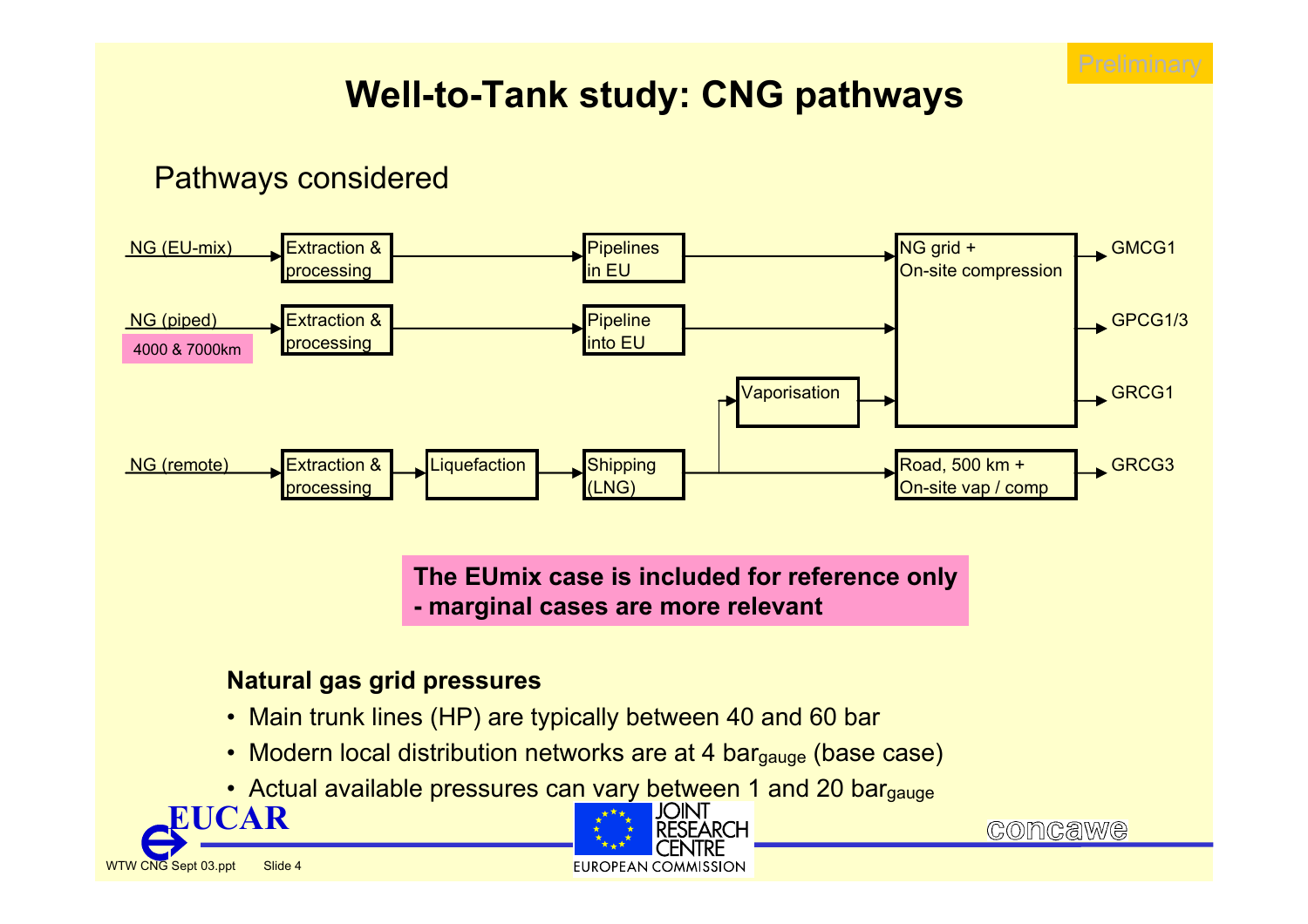

### **Well-to-Tank study: CNG from piped gas**

- ¾ Typical distances are 7000 m for Western Siberia and around 4000 km for South West Asia and about 1000 km for European sources
- $\triangleright$  Up to 35% of the delivered energy can be used in the chain

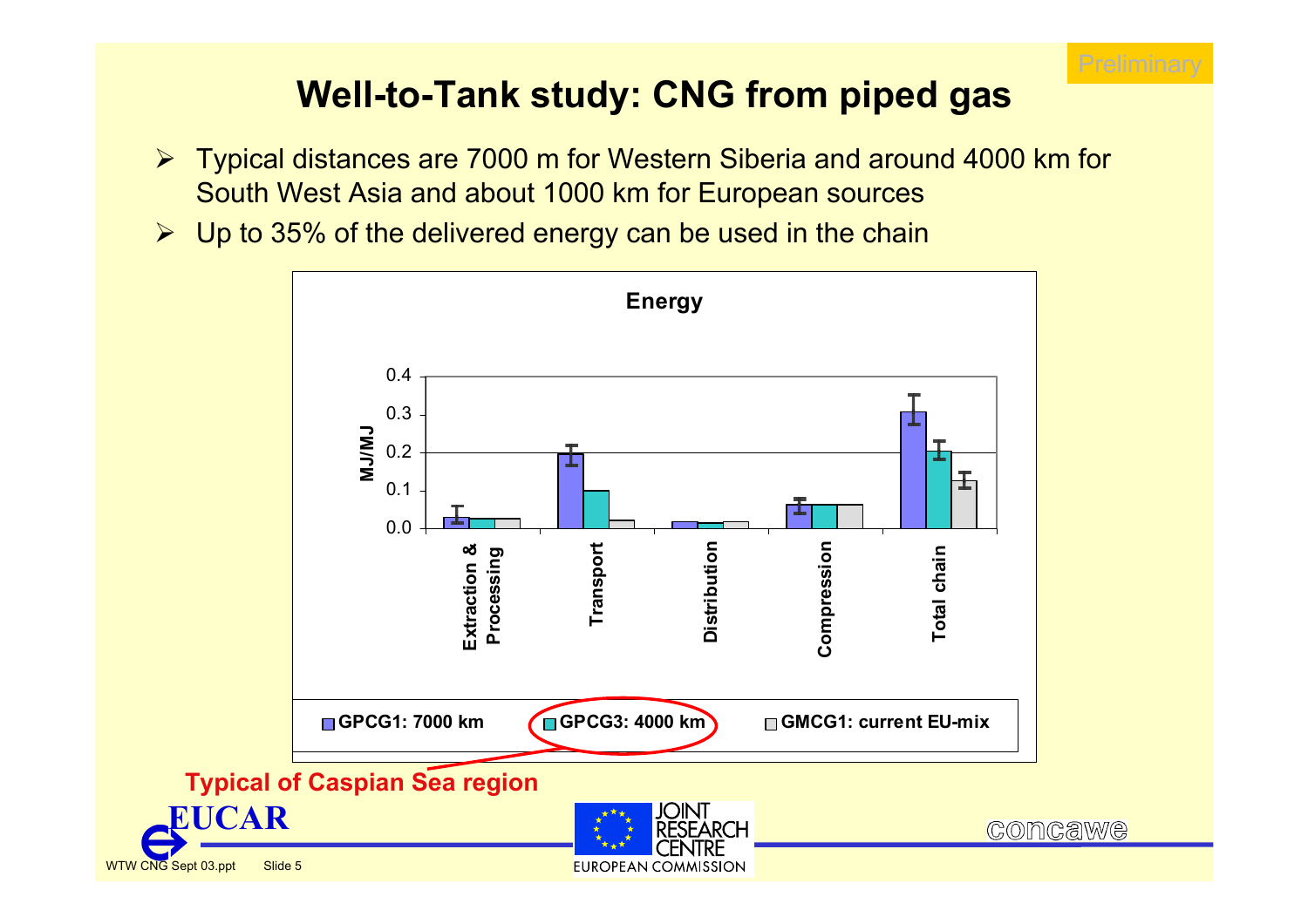

#### **Well-to-Tank study: CNG from piped gas**



The transport distance considered and the distribution pressure are crucial to the overall result





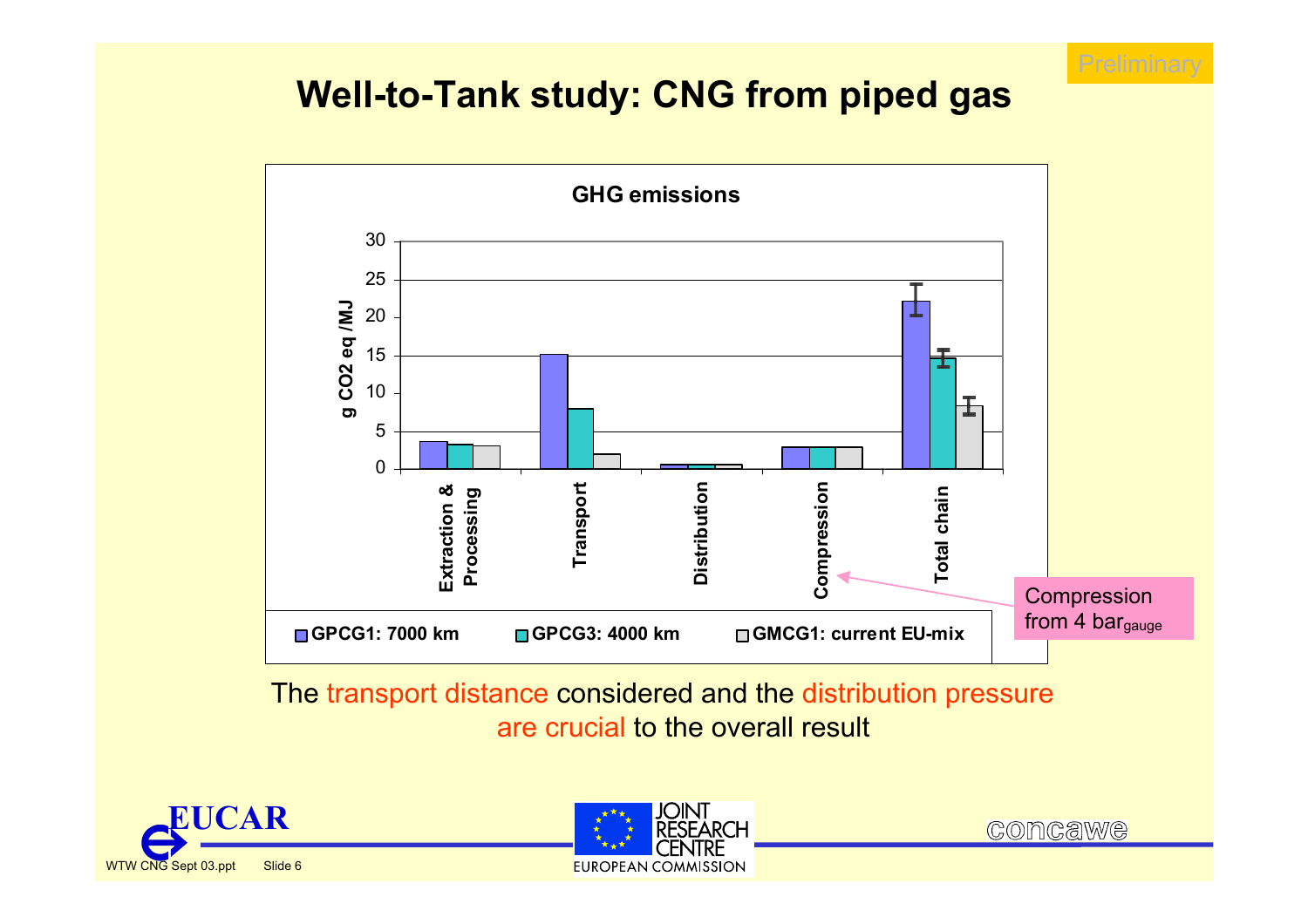

## **Well-to-Tank study: CNG from LNG**

- ¾ Liquefaction, long-distance transport and compression are the main energy factors for LNG
- ¾ Methane losses influence the total GHG pattern



LNG transport distance: 5500 nautical miles





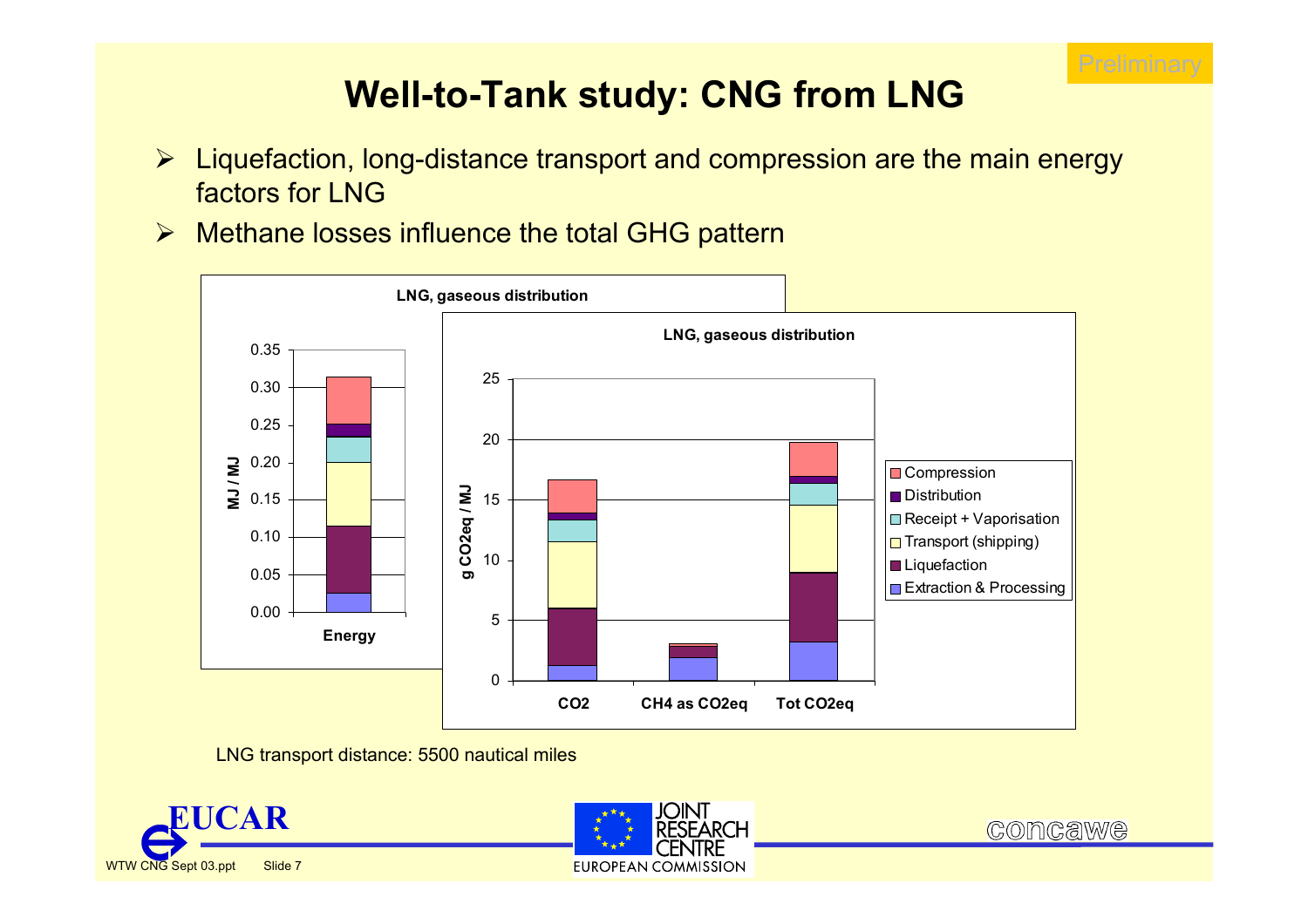

## **Well-to-Tank study: CNG from LNG**

¾ Liquid distribution (trucking) and on-site vaporisation/compression of LNG would have a slight advantage in energy terms…







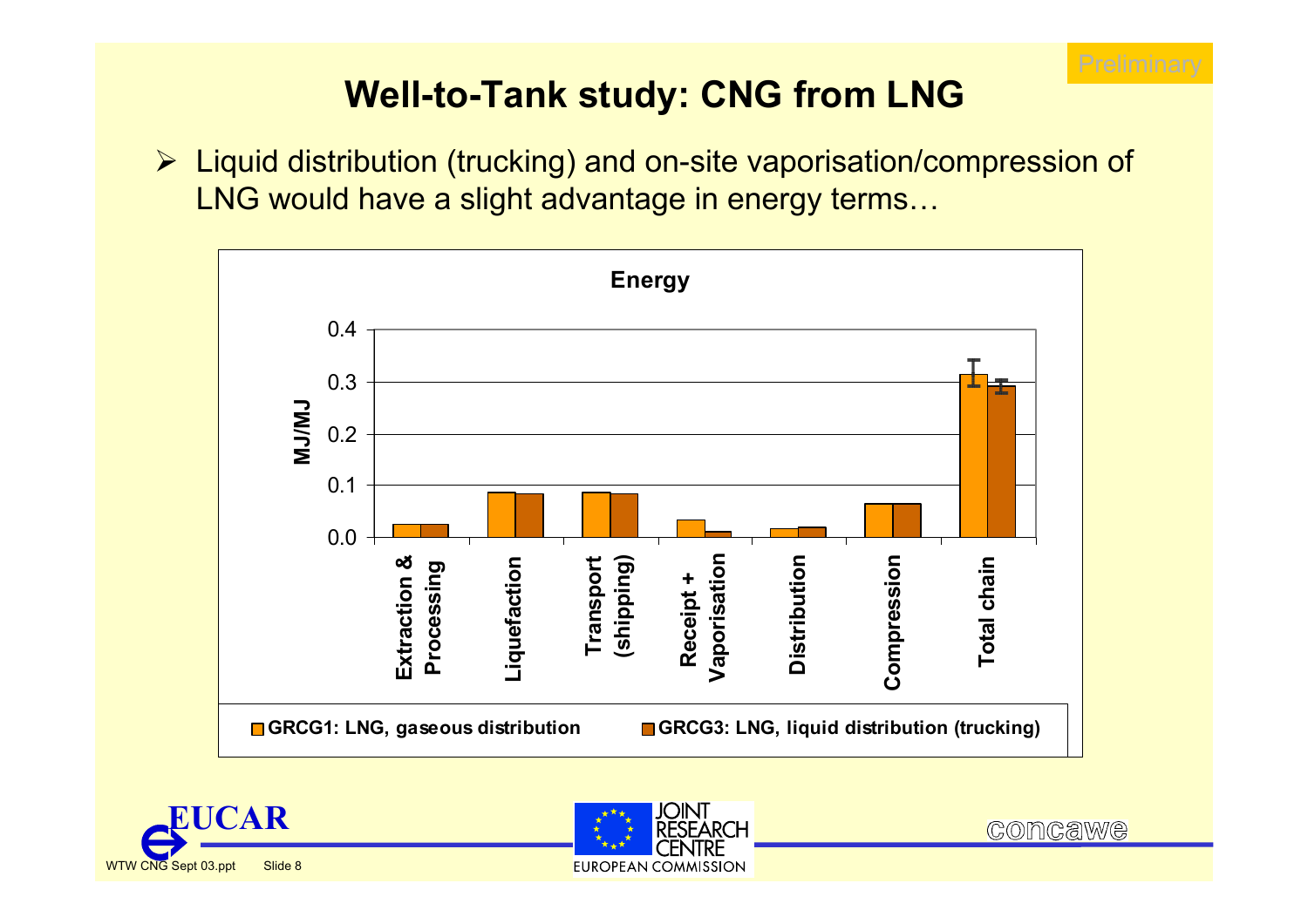

#### **Well-to-Tank study: CNG from LNG**

#### $\blacktriangleright$ …but not for GHG emissions







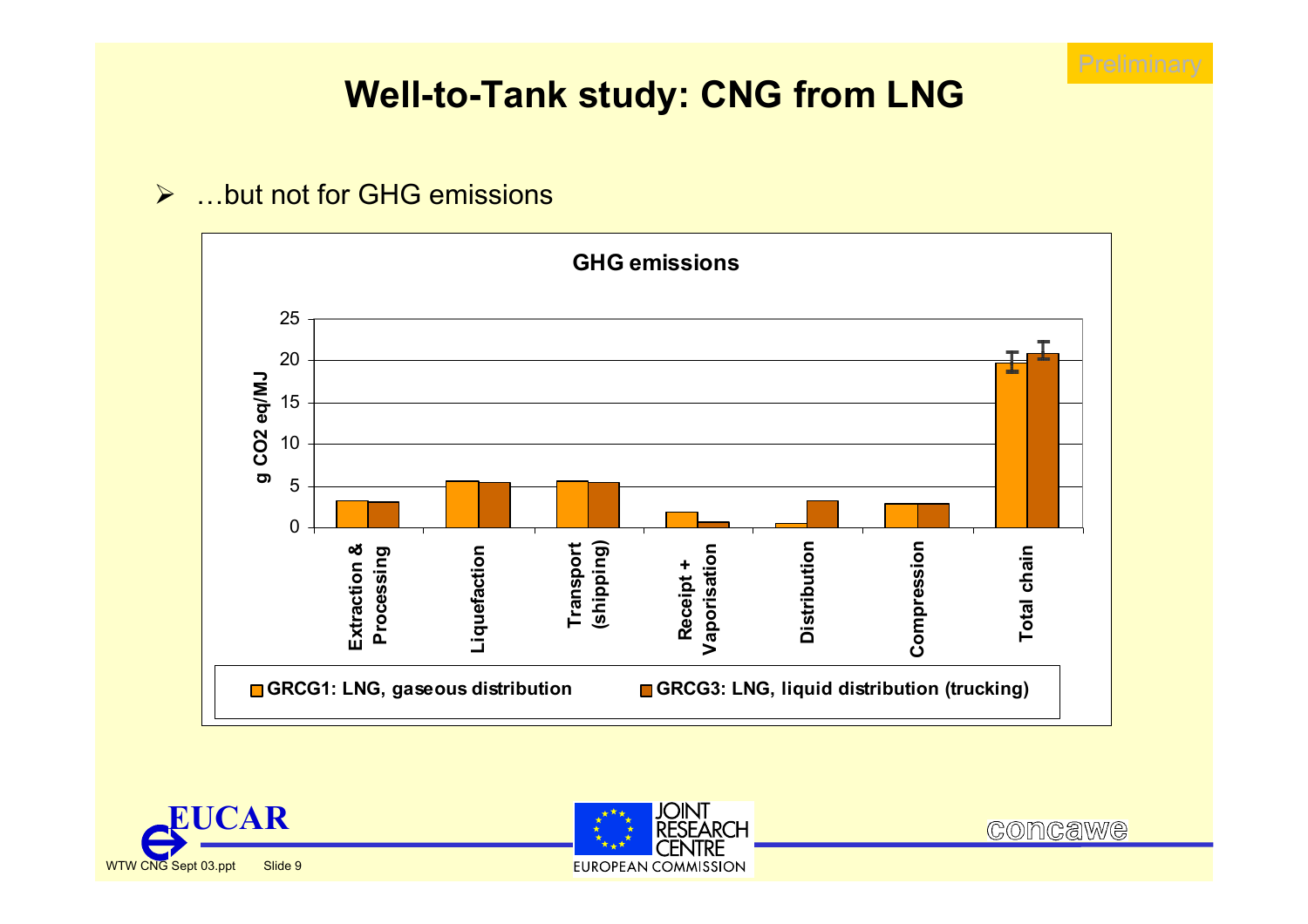

### **Well-to-Tank study: CNG Pathways**

- ¾ LNG does not offer significant energy benefits over piped gas
- ¾ The current EU-mix is energy efficient because of the short transport distances involved



The EUmix case is included for reference only





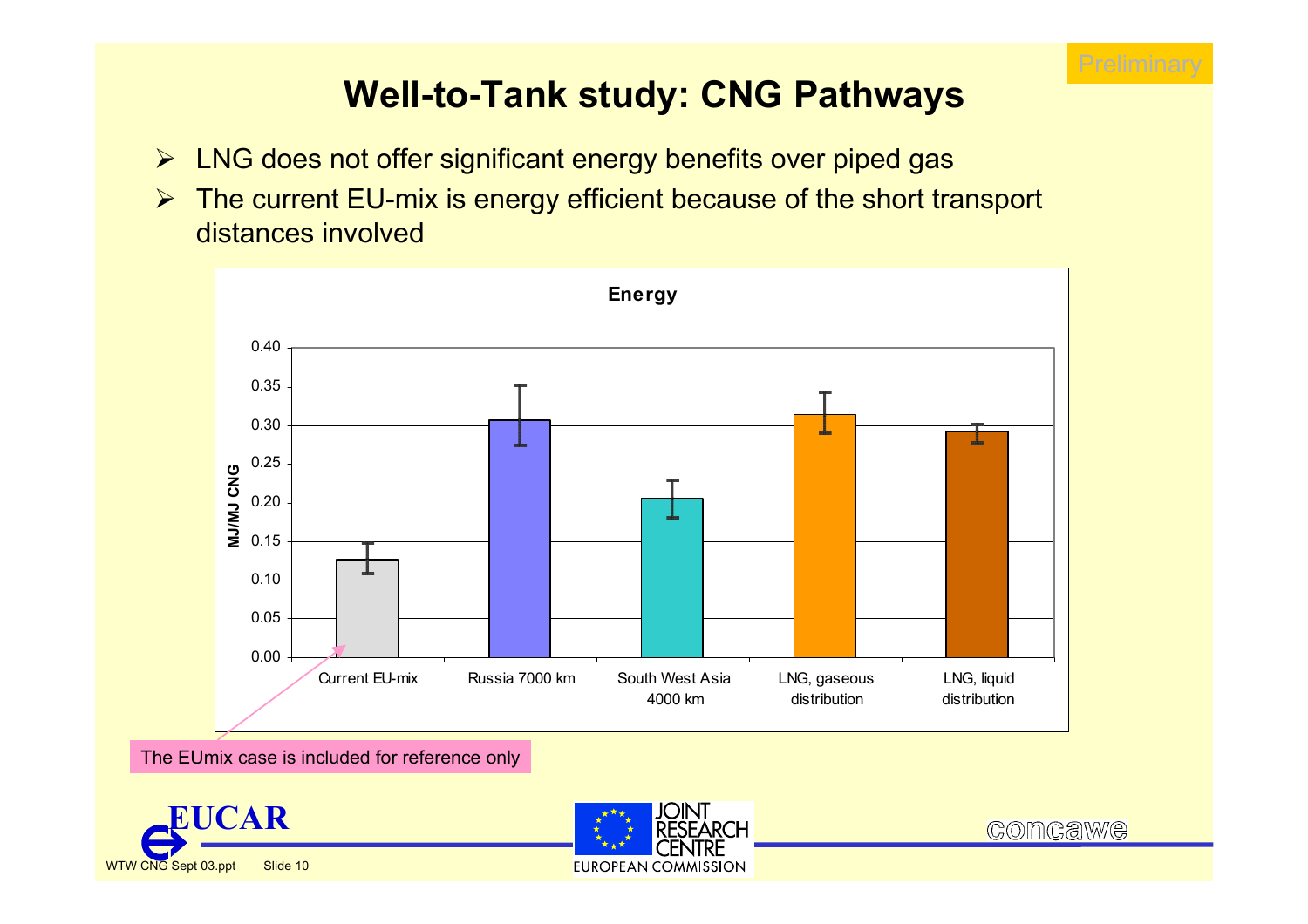

# **TANK-TO-WHEELS (CNG-2002)**





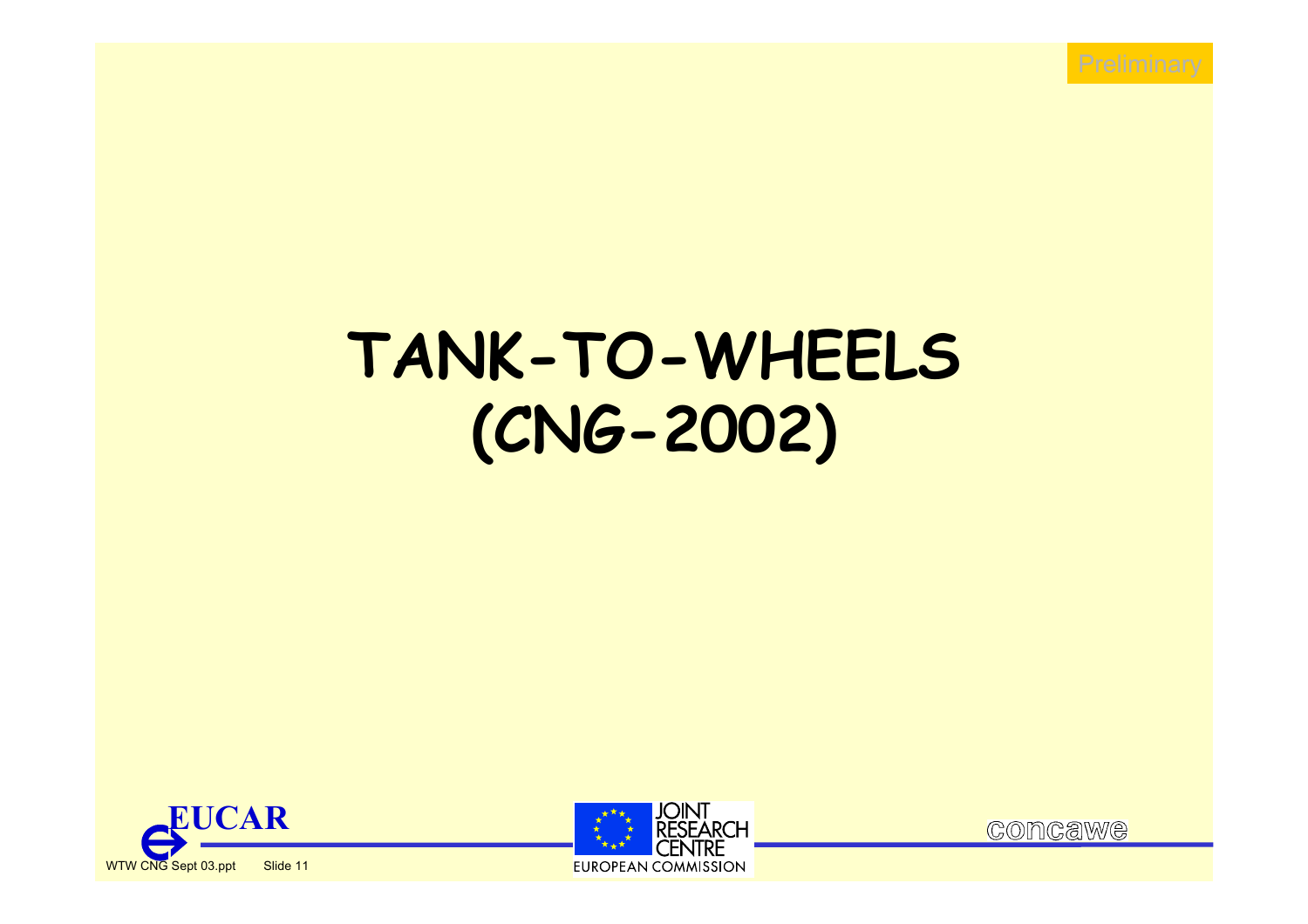

**NOT** 

### **Tank-to-Wheels study: first phase**

- ¾ For the purpose of this study, **a "virtual" vehicle** has been selected based on the VW Golf 1.6 l gasoline (most popular segment of the market)
- ¾ The results **do not** represent a fleet average
- ¾ The engine technologies considered here are essentially typical of 2002 for this first phase
- ¾ 2010 technologies will be considered in phase 2
- ¾ The engine technologies and fuels investigated do not imply any assumptions with regard to their potential market share

| <b>Engine Type</b>     | <b>PISI</b>     | <b>SIDI</b> | <b>CIDI</b> |                              |
|------------------------|-----------------|-------------|-------------|------------------------------|
| Gasoline               | <b>1.6 lit.</b> | $1.6$ lit.  |             |                              |
| <b>Diesel</b>          |                 |             | 1.9 lit.    |                              |
| <b>CNG (Bi Fuels)</b>  | 1.6 lit. $*$    |             |             | <b>* Reduced performance</b> |
| <b>CNG</b> (dedicated) | 2.0 lit.        |             |             |                              |

¾ Fuels & adapted technologies for comparable performance







SEE HYDROGEN SLIDES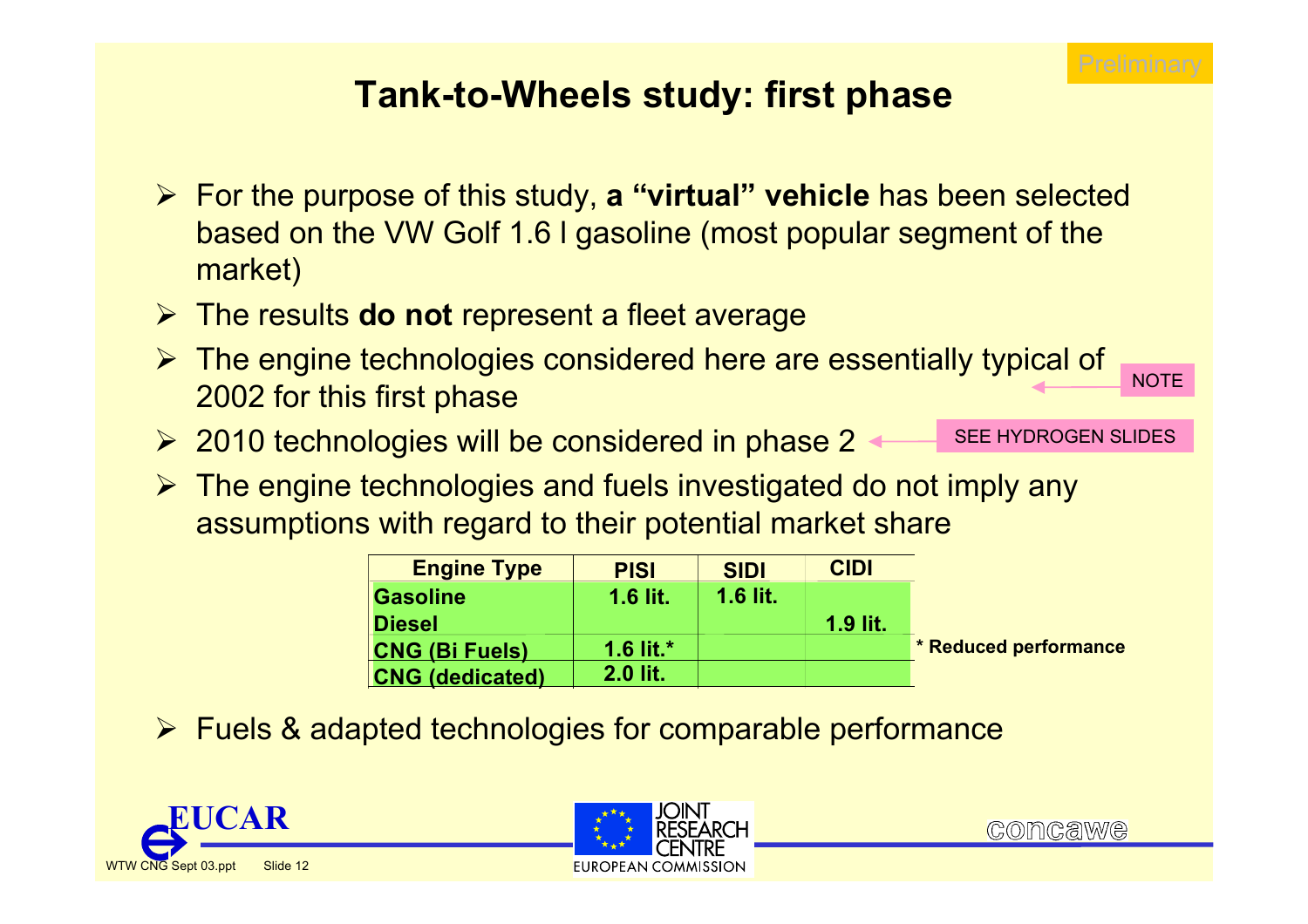

#### **Tank-to-Wheels study: first phase Compared CO2 emissions**

|                                                      |                 |                 |                  | <b>CNG</b>         | <b>CNG</b>    |
|------------------------------------------------------|-----------------|-----------------|------------------|--------------------|---------------|
|                                                      | gasoline        |                 | diesel           | bi-fuel            | dedicated     |
| <b>Cold start</b>                                    | <b>PISI 1.6</b> | <b>SIDI 1.6</b> | <b>DIESEL1.9</b> | <b>CNGBF** 1.6</b> | <b>CNG2.0</b> |
| CO <sub>2</sub> emissions on the NEDC (g/km)         | 166.2           | 155             | 135              | 129                | 129.5         |
| <b>Consumption NEDC (MJ/100km)</b>                   | 224             | 207             | 183              | 229                | 230           |
| <b>Consumption NEDC (kg/100km)</b>                   | 5.21            | 4.87            | 4.25             | 5.08               | 5.1           |
| <b>Consumption NEDC (I/100km)</b>                    | 6.95            | 6.49            | 5.09             | 7.12               | 7.15          |
| CO <sub>2</sub> benefit compared to PISI gasoline    | Ref.            | $-7%$           | $-19%$           | $-22%$             | $-22%$        |
| <b>Euro III</b><br>HC g/km                           | 0.2             | 0.2             | 0.06             | 0.20               | 0.20          |
| CH <sub>4</sub>                                      | 0.04            | 0.04            | 0.012            | 0.16               | 0.16          |
| CO <sub>2</sub> equivalent                           | 0.84            | 0.84            | 0.25             | 3.36               | 3.36          |
| NO <sub>x</sub> g/km                                 | 0.15            | 0.15            | 0.5              | 0.15               | 0.15          |
| <b>N2O</b>                                           | 0.003           | 0.003           | 0.01             | 0.003              | 0.003         |
| CO <sub>2</sub> equivalent                           | 0.93            | 0.93            | 3.1              | 0.93               | 0.93          |
|                                                      |                 |                 |                  |                    |               |
| GHG global g/km                                      | 168.0           | 157             | 138.3            | 133.4              | 133.9         |
|                                                      |                 |                 |                  |                    |               |
| GHG benefit / PISI gasoline (CO <sub>2</sub> equiv.) | Ref.            | $-6.5%$         | $-17.7%$         | $-20.6%$           | $-20.3%$      |

**CNGBF\*\* 1.6 Performance limited (12% reduction) by the cylinder volume occupancy**

**NEDC = New European Driving Cycle**





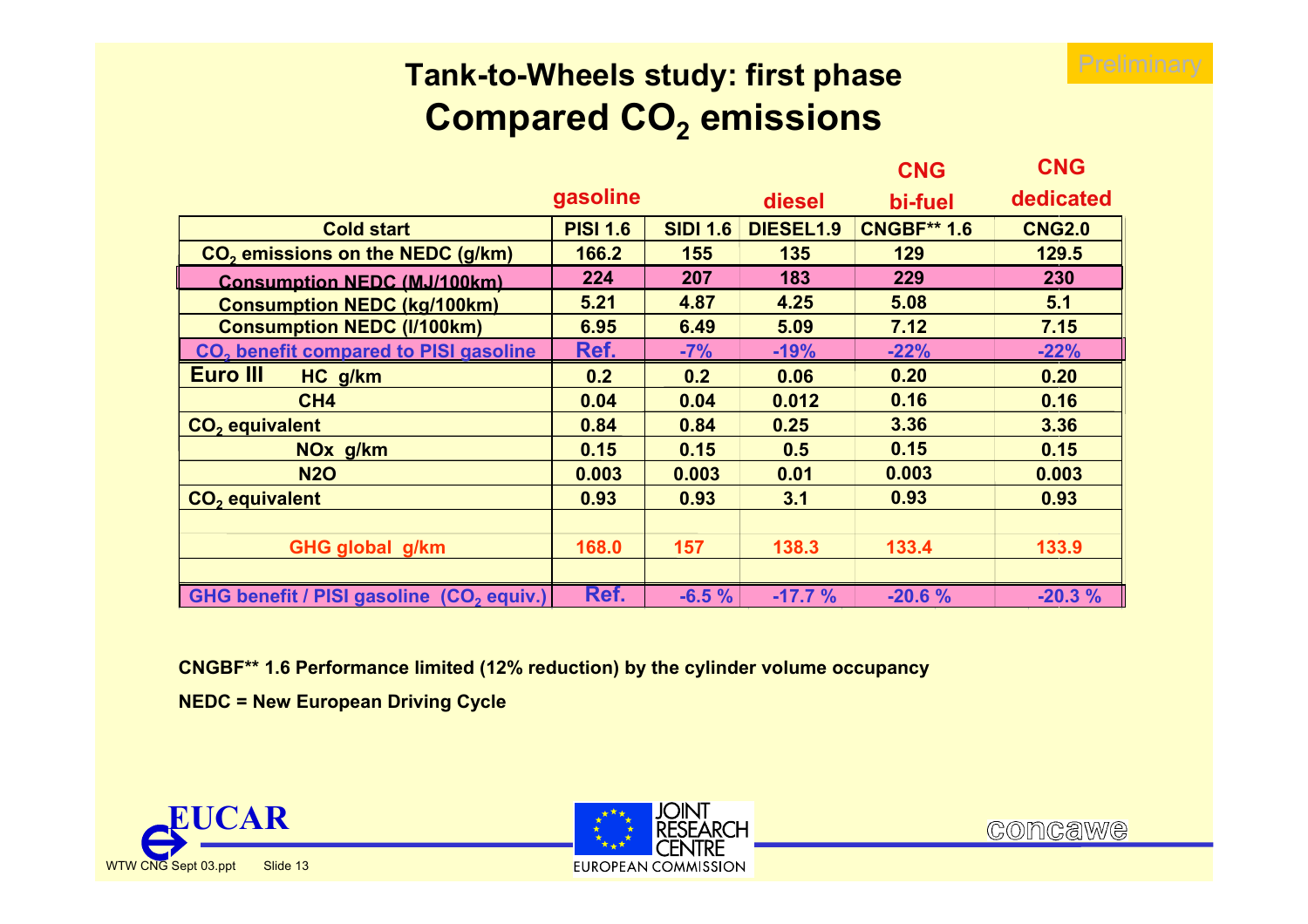

#### **Tank-to-Wheels study: first phase Unexpected results for CNG engines?**

- ¾ **Bi-Fuel (gasoline adapted) engine, even accepting the 12% reduction in performance, suffer an inertia class jump (1 step) due the tank weight:**
	- **This results in a CO2 benefit reduced from 24% (chemistry) to 22%**
- ¾ **Dedicated engine need to be upsized to 2.0 l to match performance criteria:** 
	- **Compression ratio increase (3 pts) brings +9% fuel efficiency**
	- **Under low load operation (least efficiency on the NEDC cycle ) the upsized engine consumes 9 % more fuel**
	- **Overall CO2 benefit remains at 22%**
- ¾ **Impact of CH4 and N2O emissions reduces the benefit by 1% to 21%**
- ¾ **Compared to Diesel the benefit is only 3%**
- $\blacktriangleright$ **Comparison for Heavy Duty engines is under documentation**





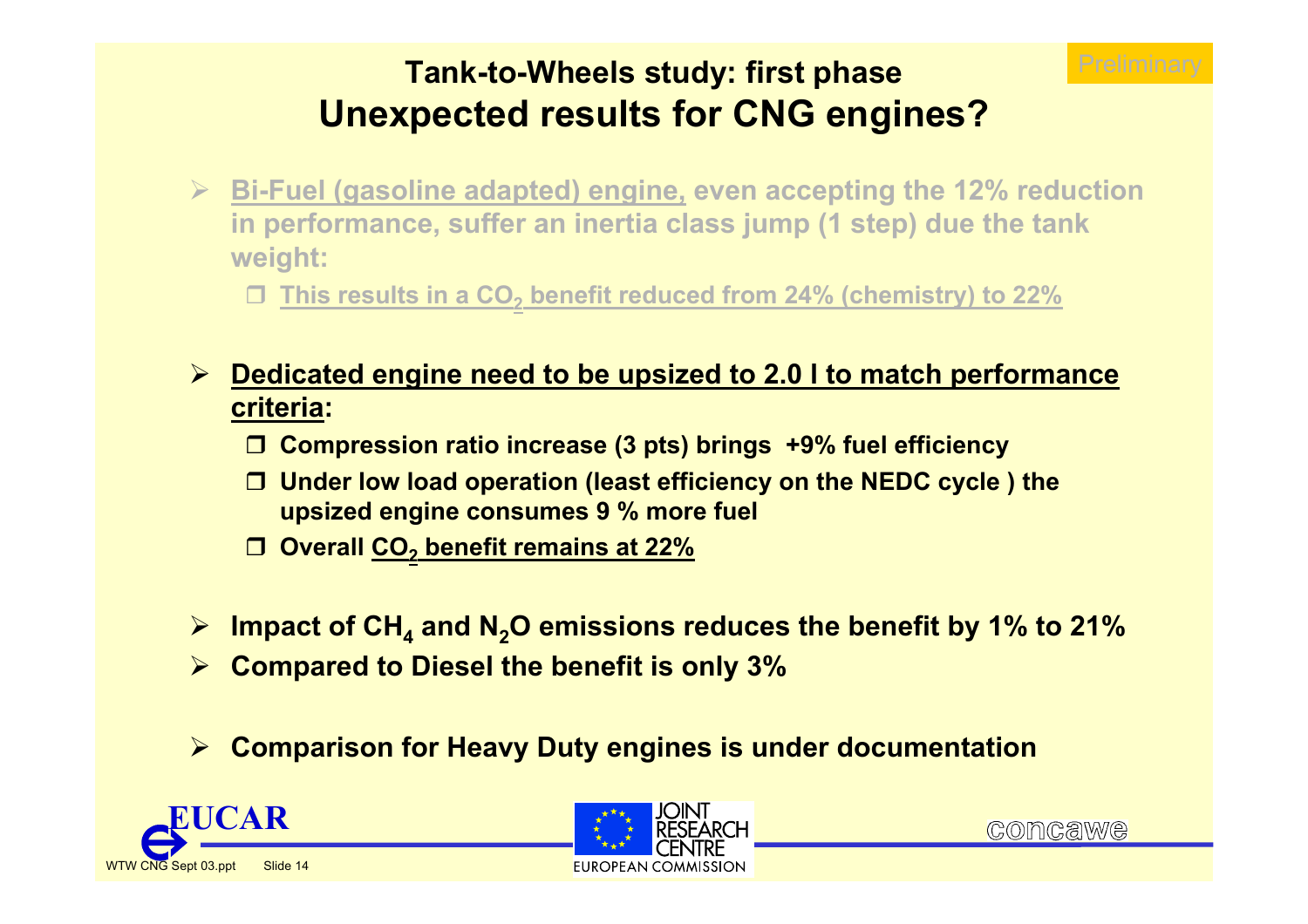

#### **Tank-to-Wheels study: first phase Comparison with earlier studies**

- ¾ For bi-fuel engines our results are similar to the GM US study
- ¾ The GM EU study was more favourable for dedicated engines:

| Global G.H.G.      | <b>PISI 1,8 lit.</b> | <b>SIDI 1,8 lit.</b> | DIESEL 2,0 lit. CNG D.S.T.C. |        |
|--------------------|----------------------|----------------------|------------------------------|--------|
| <b>Gasoline</b>    | <b>Reference</b>     | $-14%$               |                              |        |
| <b>Diesel</b>      |                      |                      | $-20%$                       |        |
| <b>Natural gas</b> |                      |                      |                              | $-29%$ |

As :

- ¾ It assumed a turbo-charged downsized engine for CNG…
	- …But not for gasoline
	- □ ...Gasoline engine can also benefit from t/c and downsize

 $\triangleright$  This study compares vehicles at the same level of technology





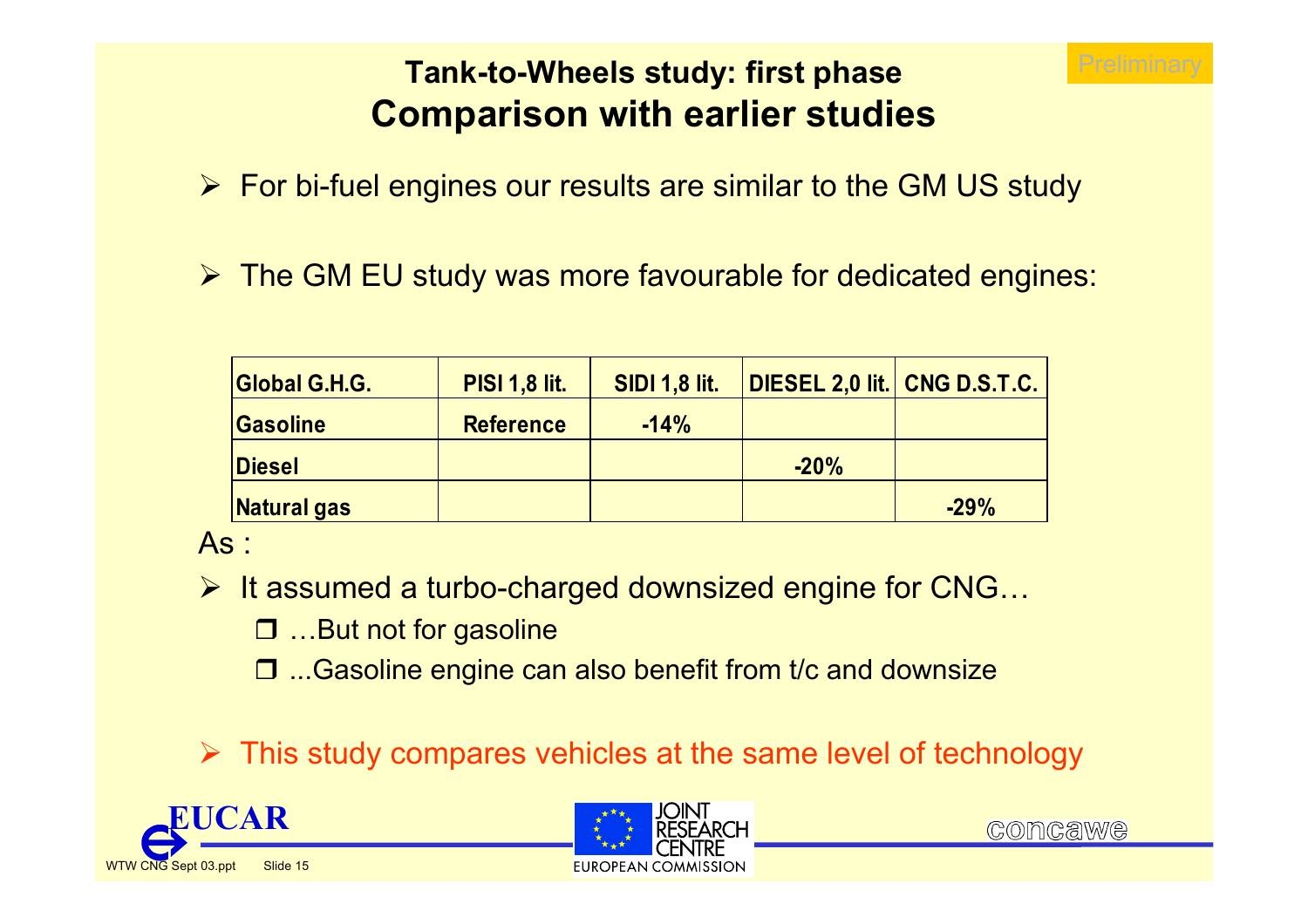

# **WELL-TO-WHEELS (CNG-2002)**





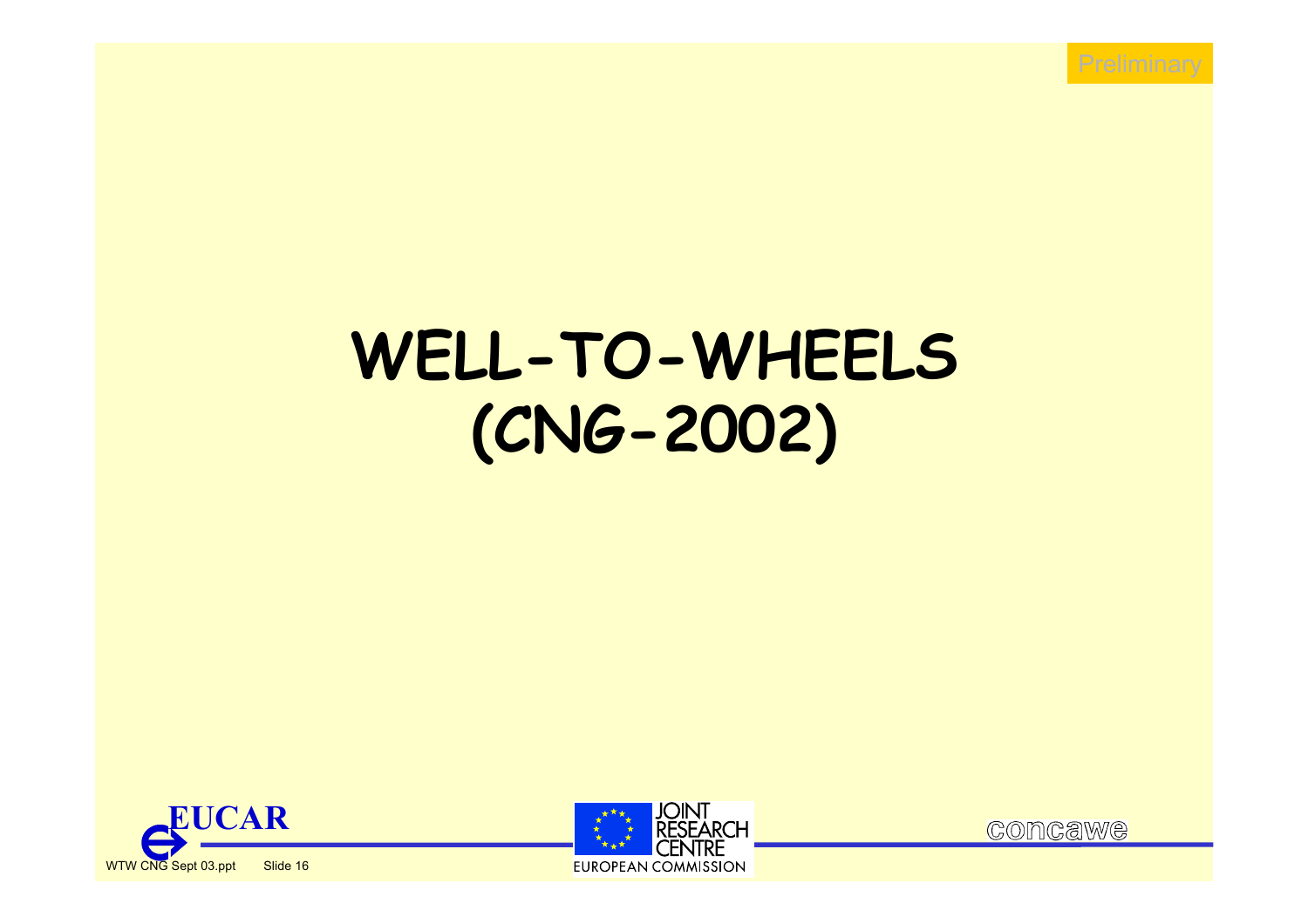

#### **Well-to-Wheels analysis CNG vs conventional pathways**

¾ CNG pathways are more energy-intensive than those based on marginal conventional fuels

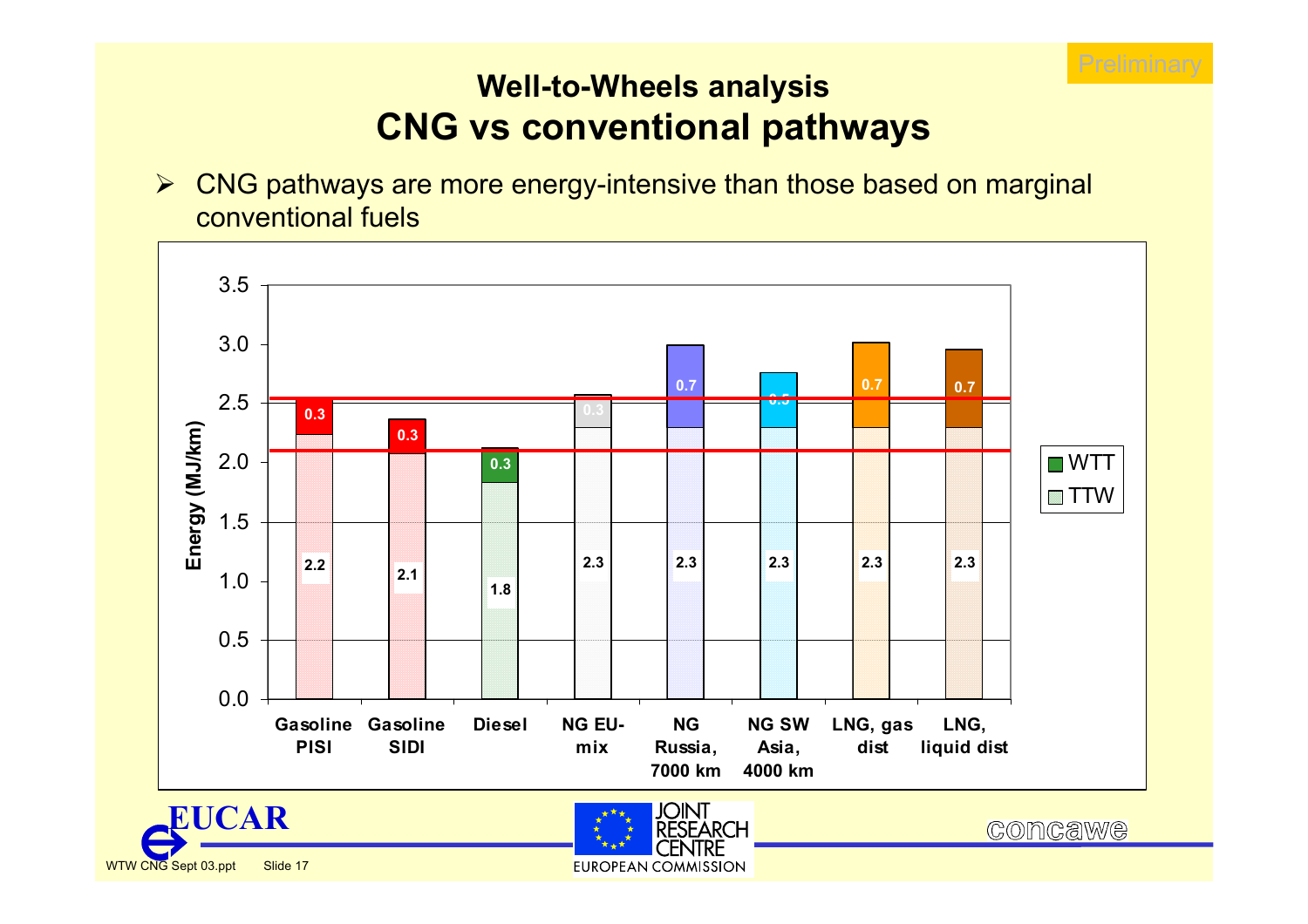

#### **Well-to-Wheels analysis CNG vs conventional pathways**

#### ¾ GHG emissions: a mixed result